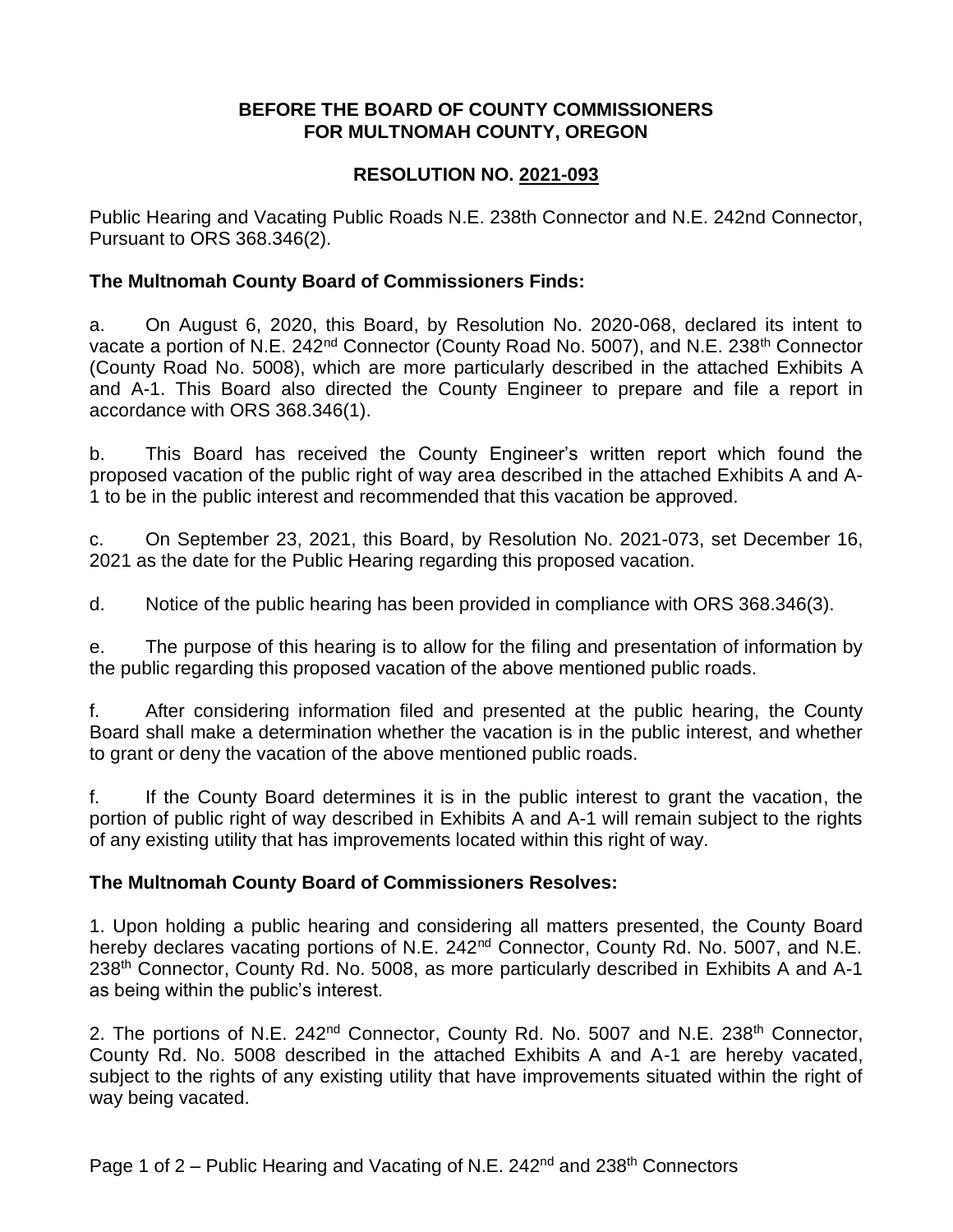3. The Transportation Division of the Department of Community Services will record and file this Resolution in accordance with ORS 368.356(3).

4. Upon recording and filing of this Resolution, the County Surveyor will mark the plat, if applicable, as provided under ORS 271.230, and title in the underlying property shall vest as provided under ORS 368.366.

# **ADOPTED this 16th day of December, 2021.**



BOARD OF COUNTY COMMISSIONERS FOR MULTNOMAH COUNTY, OREGON

Xbavor Ko

Deborah Kafoury, Chair

REVIEWED: JENNY M. MADKOUR, COUNTY ATTORNEY FOR MULTNOMAH COUNTY, OREGON

Courtney Lords, Senior Assistant County Attorney

SUBMITTED BY: Jamie Waltz, Director, Department of Community Services